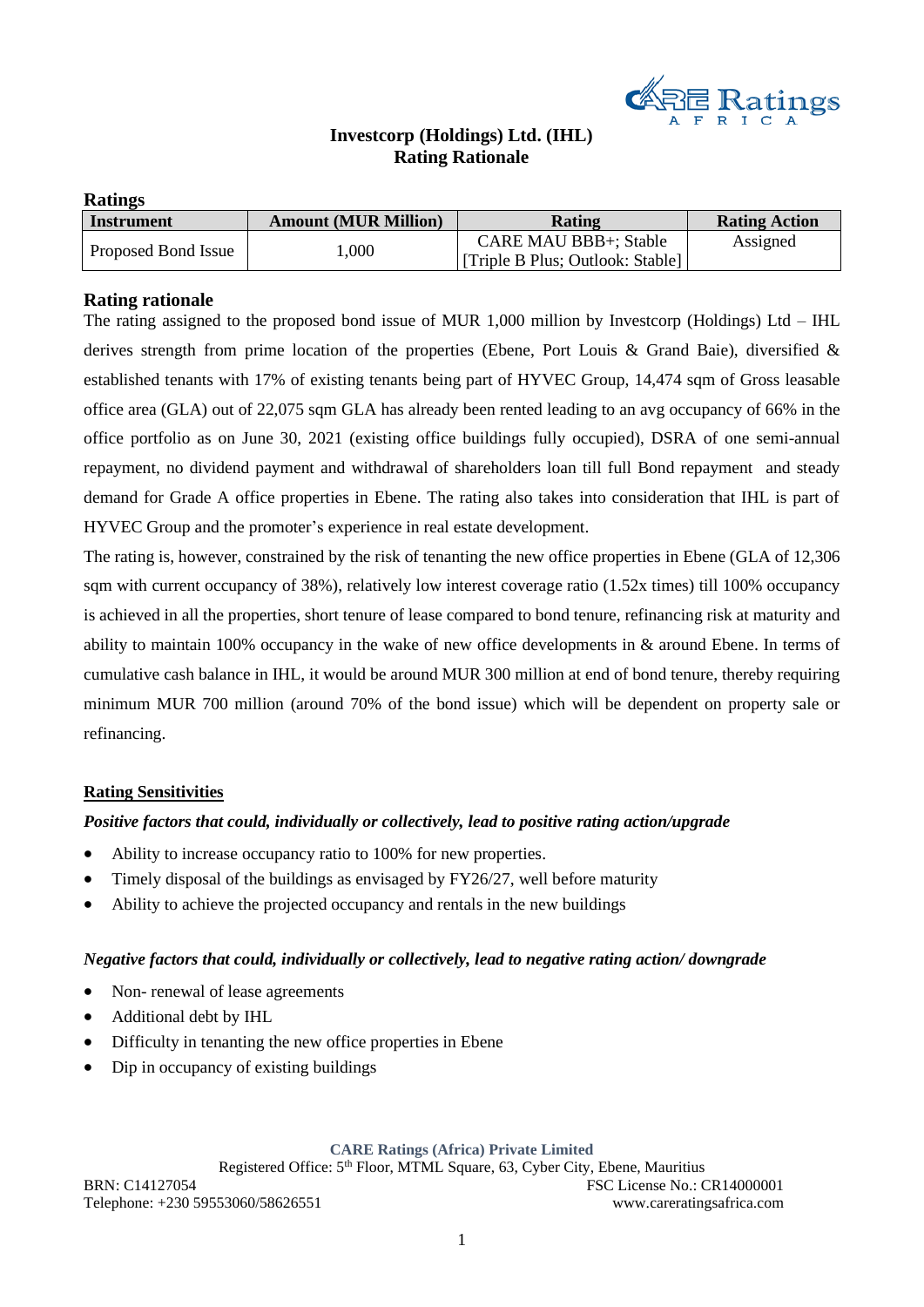

# **Background**

Incorporated in June 2008, Investcorp (Holdings) Ltd - IHL is a 100% subsidiary of Blue Valley Limited which is fully owned by Mr. Nawaz Khan Chady. Mr. Chady is the founder and CEO of the HYVEC Group.

As on June 30, 2021, IHL owns nine commercial properties directly and indirectly through various wholly owned subsidiaries. The holding structure is as under:



IHL's Board has decided to amalgamate all the wholly owned subsidiaries into IHL. The management has submitted a Board Resolution (dtd. July 8, 2021) which states that there will be an amalgamation of the various subsidiaries into IHL, and all the properties will be directly owned by IHL.

# **Rental Yielding Properties (office space and premium luxury apartments)**

As on August 4, 2021, IHL has a portfolio of nine properties (mix of new & mature properties) with gross leasable area (GLA) of 23,945 sqm into operations with 68% occupancy and a rental of MUR 67 million for FY21. These rentals are underpinned by MUR denominated rentals from office space and premium luxury apartments for vacation residence. Weighted Average Lease Expiry (WALE) as on June 30, 2021, was 5.3 years. The eight properties, rented for office space (GLA - 22,075 sqm with occupancy of 66% as on August 4, 2021) are located in prime office area of Ebene and Port Louis. While the four mature office properties (GLA – 9,769 sqm) are 100% occupied by reputed tenants for more than 4 years, the four new office properties  $(GLA - 12,306)$ sqm) launched in September 2020 are 38% occupied as on August 4, 2021.

**Office Properties** - Hennessy Tower (completed in 2011) is based in Port Louis. The remaining seven office properties are in Ebene namely AXIS house – completed in 2013 (under IHL), SANNE House – completed in 2008 (HBL Development Ltd), HYVEC House – completed in 2016 (Bonn Properties Ltd), Maison Sasha and Eagle House (Ibiza City (Holdings) Ltd), SBM building (Ibiza Investment Ltd) and Quantum building (Ibiza Properties Ltd). Maison Sasha, Eagle House, SBM building and Quantum building (i.e., all the Ibiza properties) were completed in September 2020. In the short span of time, some tenants have already moved in the properties.

**CARE Ratings (Africa) Private Limited**

Registered Office: 5th Floor, MTML Square, 63, Cyber City, Ebene, Mauritius BRN: C14127054 FSC License No.: CR14000001 Telephone: +230 59553060/58626551 www.careratingsafrica.com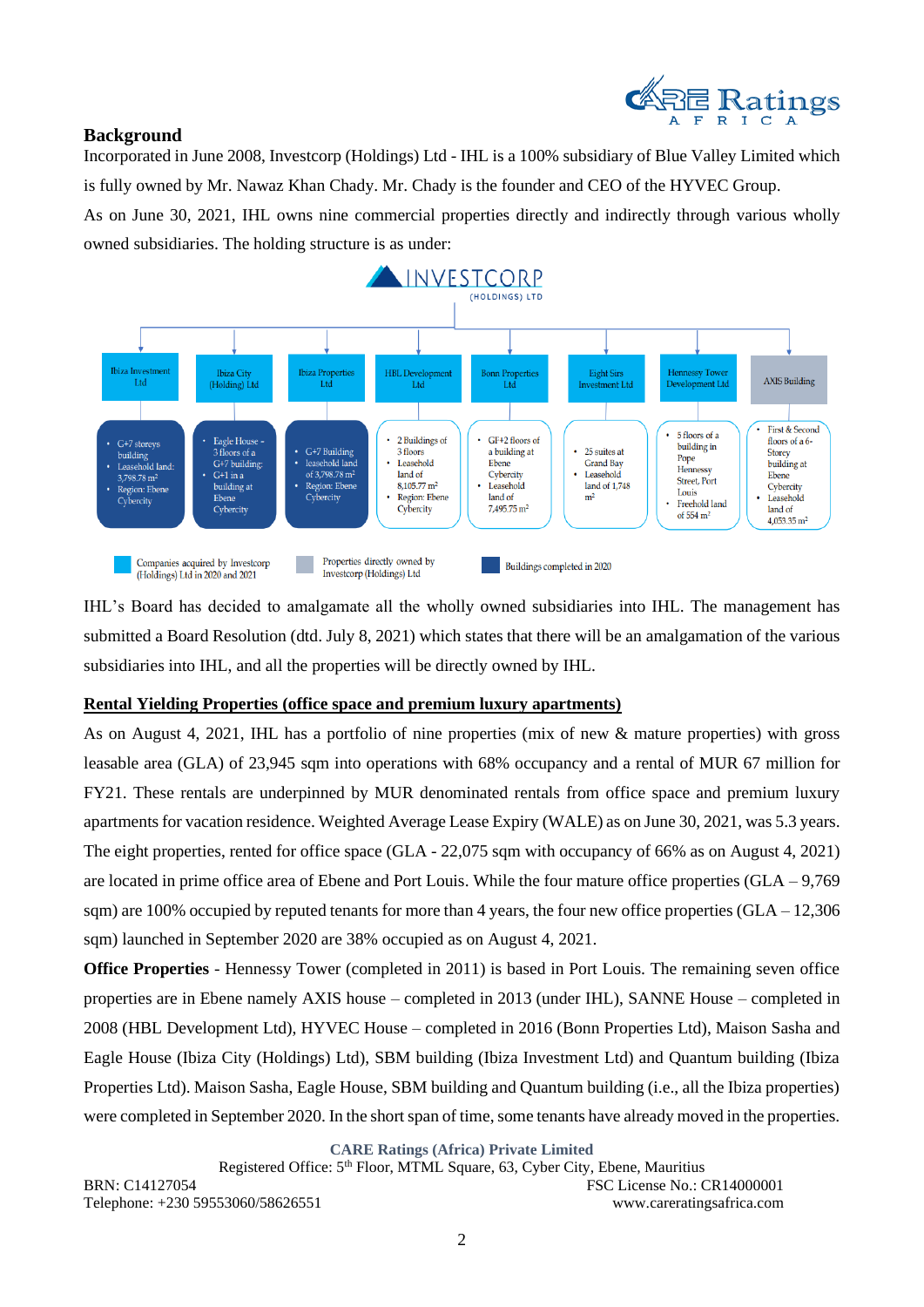

**Luxury Apartments** - The premium luxury apartments (Grand Bay suites - completed in 2009 with GLA of 1,870 sqm), of 25 suites with swimming pool & spa, is rented to one of the group companies of Mr. Chady for a period of 15 years. The rentals are irrespective of the occupancy of the apartments and full rentals have been received during last 18 months.

**Management:** The strategic affairs of the company are looked after by the Executive Management Team which comprises of the CEO, Mr. Raju Jaddoo and the Deputy CEO, Mrs. Christine John Chuan. They are assisted by a team of qualified and experienced professionals. Mr. Raju Jaddoo is a professional accountant with over 30 years of experience having worked for DCDM, MCCI and BOI. Mrs. Christine John Chuan has more than 40 years of experience with SBM and ABSA bank at various management positions.

**Bond Issue:** As on December 31, 2020, term loans and overdraft from banks in IHL and various subsidiaries amounted to MUR 534 million and loan from promoters was MUR 797 million.

In between January – June 30, 2021, the company availed a term loan from MauBank and repaid the entire bank debt outstanding in Ibiza City, Eight Sirs, IHL and Bonn Properties. Accordingly, as on June 30, 2021, the term loan from banks was MUR 687 million and loan from shareholders was MUR 665 million. The said shareholder loan is subordinated to the Bond and is payable within a period of 10 years but not earlier than the repayment of the totality of the Notes to all Noteholders. In August 2021, IHL proposes to raise a bond of MUR 1,000 million over a period of 7 years. The proceeds will be used for repayment of bank debt (MUR 687 million), amount due to related parties (MUR 307 million) and for listing expenses & payment of lease liabilities (MUR 6 million).

The Bond has LTV of 52% which is secured by a First Rank Fixed charge on immovable properties held by the company for a value of up to MUR 1.928 billion, valued in November 2020 and June 2021.

## **Credit Risk Assessment**

## *Experienced promoter in real estate development*

Mr. Chady started a construction company in 1990 which has grown into a leading Grade A+ (one of the only two CIDB Grade A+ in Mauritius) building and civil engineering construction company – HYVEC Partners Ltd, in Mauritius. HYVEC was ranked 44<sup>th</sup> by Business Magazine's Top 100 Companies in Mauritius (2020) Edition). The company has developed various real estate across Mauritius including Melrose Prison, commercial malls, upmarket houses, modern offices, luxurious villas, schools, etc.

**CARE Ratings (Africa) Private Limited** Since 2011, Mr. Chady ventured into diverse activities such as Property Development & Construction, Fashion, Retail & distribution, Food and Hospitality sector which resulted in the incorporation of Hyvec Investment Ltd. The Property and Construction sector remains the backbone of the Group. It contributes to majority of the revenue for HYVEC Group, and it has been a profitable business for the past 25 years. The distribution segment deals mainly with retail of cigarettes which is profitable but has a low profit margin. HYVEC Group is behind

Registered Office: 5th Floor, MTML Square, 63, Cyber City, Ebene, Mauritius BRN: C14127054 FSC License No.: CR14000001 Telephone: +230 59553060/58626551 www.careratingsafrica.com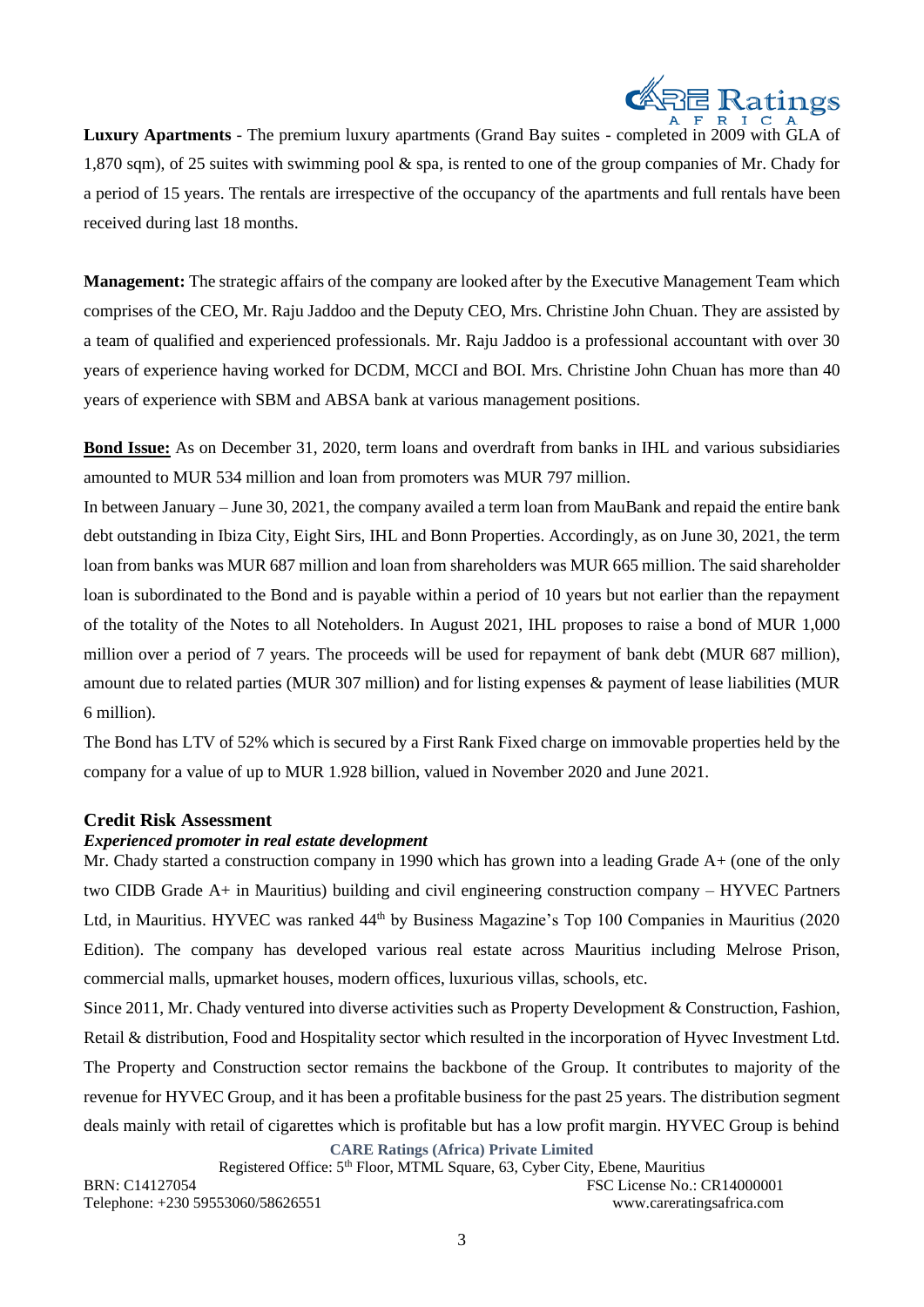

most of the luxury international brands in Mauritius such as Tommy Hilfiger, Armani Jeans, Calvin Klein etc. Other sale segments include catering, interior designing and tourism.

# *Prime location of properties with diversified tenants*

All the nine properties are located in various key locations including Ebene, Port Louis and Grand Baie. Around 85% of the total GLA is in the Plaines Wilhems region where more than 30% of the inhabitants live. Additionally, Ebene hosts majority of offices in Mauritius – area of 312,000 sqm of office spaces closely followed by Port Louis. Ebene is preferred because of the ease to commute, lesser traffic congestion and access to daily amenities. The properties under IHL have diversified tenants with a mix of financial institution, fashion school and others. Hennessy Tower in Port Louis hosts two key tenants such as SBM Bank (which is a government owned institution) and Jan De Nul Pacific which is a leading expert in offshore, marine, civil, environment and project development. The Eight Sirs property is Grand Baie comprises of 25 suites which targets mainly tourists. Majority of tourists prefer accommodations which are near the beach and in a vibrant environment.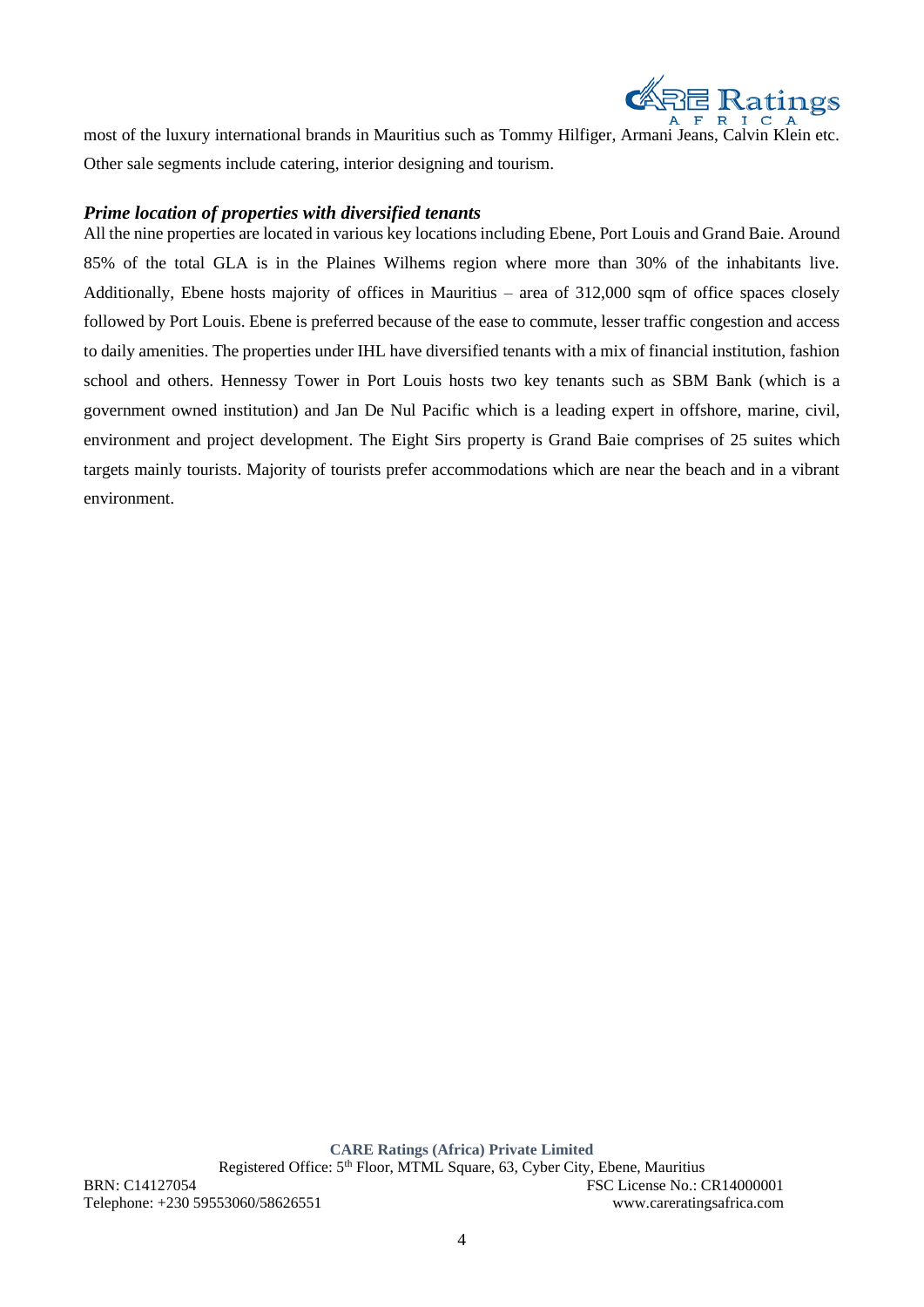

## **Table 1: Details of Properties**

| <b>Property</b>                                            | <b>AXIS House -</b><br><b>IHL</b>         | <b>Bonn Properties Ltd</b>                                                                                                                | <b>HBL</b><br><b>Development</b> | <b>Hennessy</b><br><b>Tower</b>                               |                 | Ibiza City (Holding)*          | <b>Ibiza</b><br>Properties* | <b>Ibiza</b><br>Investment*                   | <b>Eight Sirs</b><br>Investment | <b>Total</b> |
|------------------------------------------------------------|-------------------------------------------|-------------------------------------------------------------------------------------------------------------------------------------------|----------------------------------|---------------------------------------------------------------|-----------------|--------------------------------|-----------------------------|-----------------------------------------------|---------------------------------|--------------|
|                                                            |                                           |                                                                                                                                           |                                  |                                                               |                 |                                | <b>New Developments</b>     |                                               |                                 |              |
| Location                                                   | Ebene                                     | Ebene                                                                                                                                     | Ebene                            | Port Louis                                                    |                 | Ebene                          | Ebene                       | Ebene                                         | <b>Grand Bay</b>                |              |
| Leasable Area (sqm)                                        | 1,475                                     | 2,157                                                                                                                                     | 4,367                            | 1,770                                                         | 2,037           | 408                            | 4,936                       | 4,925                                         | 1,870                           | 23,945       |
| <b>Property details</b>                                    | 2 floors                                  | Ground $+2$ floors                                                                                                                        | 2 buildings of 3<br>floors each  | 5 Floors                                                      | 4<br>floors     | $Ground +$<br>1st Floor        | Ground $+7$<br>floors       | $Ground + 7$<br><b>Floors</b>                 | 25 suites<br>complex            |              |
| <b>Valuation (MUR Million)</b>                             | 113                                       | 216                                                                                                                                       | 362                              | 174                                                           |                 | 181                            | $400*$                      | $400*$                                        | 82                              | 1,928        |
| (Report Date)                                              | $Nov-20$                                  | $Nov-20$                                                                                                                                  | $Nov-20$                         | $June-21$                                                     |                 | $Nov-20$                       | $Nov-20$                    | $Nov-20$                                      | $Nov-20$                        |              |
| <b>Type</b>                                                | Office                                    | Office                                                                                                                                    | Office                           | Office                                                        | Office          | Commercial                     | Office                      | Office                                        | Commercial                      |              |
| Key Lessees' & Area<br>Occupied                            | Axis Fiduciary<br>BLC &<br>Associates Ltd | <b>HYVEC Partners</b><br><b>Hennessy Tower</b><br>Development<br><b>HYVEC</b> Facilities<br>Management<br>Bluefire<br>Supertech Equipment | <b>SANNE (IFS</b><br>Building)   | Jan De Nul<br>Pacific Ltd<br><b>SBM</b><br>(Mauritius)<br>Ltd | Eagle<br>House# | $Sasha -$<br>School /<br>Salon | Quantum<br>Mr. Ismael       | <b>SBM</b><br>Somnath<br>Holdings Ltd<br>Apex | Pine Travel<br>& Tours          |              |
| Occupancy (in $\%$ ): Aug. 4, 2020                         | 100%                                      | 100%                                                                                                                                      | 100%                             | 100%                                                          |                 | 17%                            | 38%                         | 50%                                           | 100%                            | 68%          |
| Occupancy (in %): Dec 31, 2020                             | 100%                                      | 100%                                                                                                                                      | 100%                             | 100%                                                          |                 | 17%                            | 13%                         | 25%                                           | 100%                            | 58%          |
| $(Dec\ 31, 2019)$                                          | 100%                                      | 100%                                                                                                                                      | 0%                               | 100%                                                          |                 | 0%                             | 0%                          | 0%                                            | 100%                            | 55%          |
| <b>Annual Lease rental: FY20</b>                           | 5.4                                       | 10.4                                                                                                                                      | 12.0\$\$                         | 11.4                                                          |                 | $\overline{\phantom{a}}$       | 0.4                         | 0.4                                           | 7.6                             | 48           |
| <b>FY19</b>                                                | 5.2                                       | 8.4                                                                                                                                       | 2.2 &                            | 11.0                                                          |                 | $\overline{\phantom{a}}$       | $\overline{\phantom{a}}$    | $\overline{\phantom{a}}$                      | 7.0                             | 34           |
| <b>Weighted Lease Expiry</b><br>(years) based on occupancy | 2.6                                       | 14.8                                                                                                                                      | 4.3                              | 2.1                                                           |                 | 1.7                            | 0.7                         | 1.1                                           | 14.8                            | 5.3          |

*#Eagle House – 4 floors out of 8 have been sold to Eagle Insurance and the remaining 4 floors are vacant. &Building was rented in July 2020 \$\$ Half year rental*

## **\*\*New Developments in Ebene**

In 2017-2020, Mr. Nawaz Khan Chady constructed 7 buildings in Ebene (opposite SBI (Mauritius) Limited and between Emtel and HSBC building) overlooking the main Motorway. In FY17, before commencing construction, 1st building (G+7 floor) was sold and in July 2019, the 4 floors of a 2nd building was sold. In FY20, a 3<sup>rd</sup> building was sold and in FY21, a 4<sup>th</sup> building was sold. The last 2 buildings were sold between a range of MUR 300 million - MUR 400 million.

**CARE Ratings (Africa) Private Limited** Registered Office: 5<sup>th</sup> Floor, MTML Square, 63, Cyber City, Ebene, Mauritius BRN: C14127054 FSC License No.: CR14000001 Telephone: +230 59553060/58626551 www.careratingsafrica.com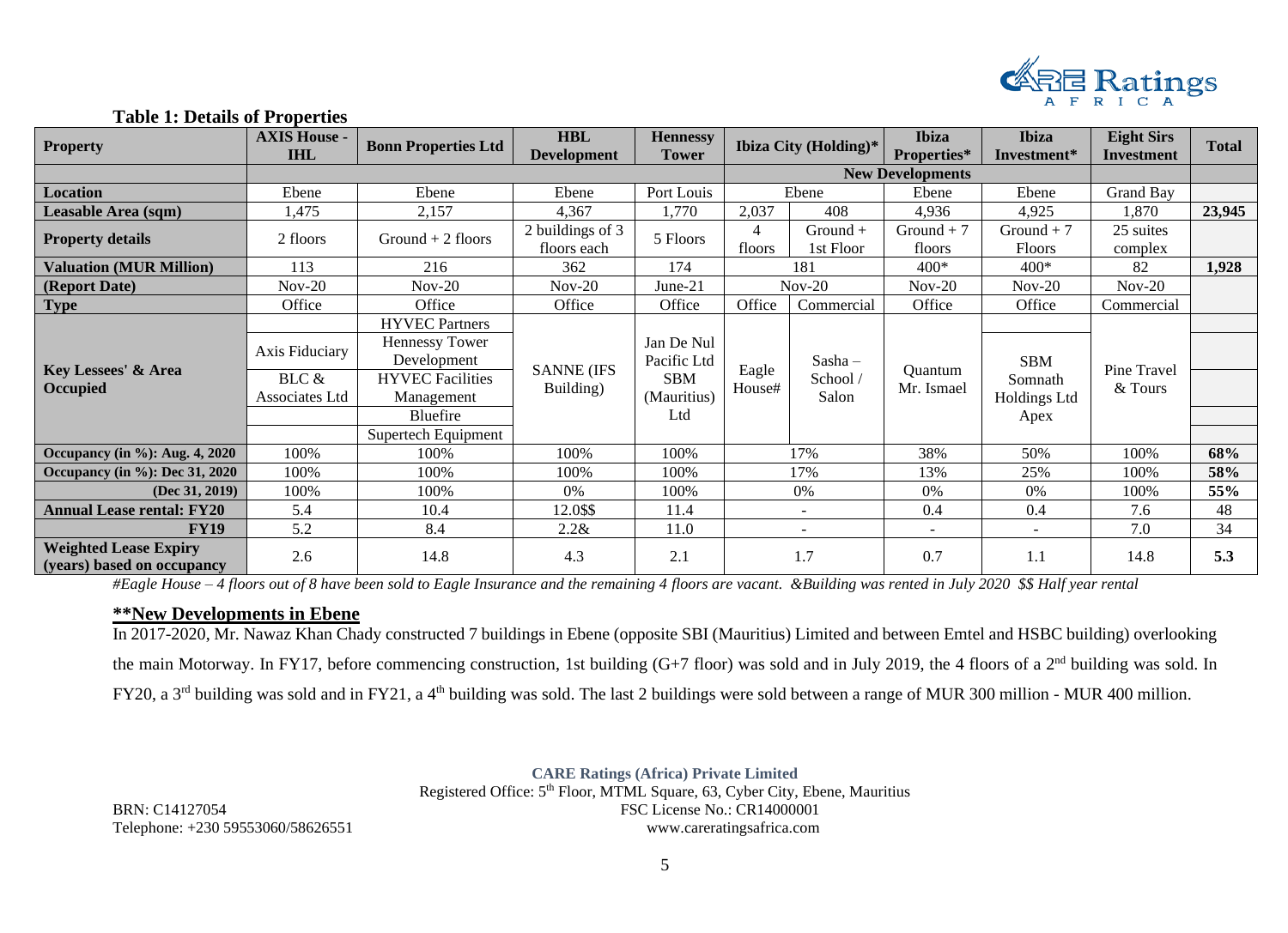

# *Diversified Tenants with 17% of tenants being part of HYVEC group*

Area-wise, properties owned by IHL are mostly rented as office spaces. In all, there are around 15 tenants in the nine properties. For most of the tenants, the lease term is for between 5 to 15 years, with the option to renew for another consecutive term. The weighted average lease expiry is 5.3 years as on June 30, 2021. Further, the tenants in the properties under IHL includes some companies within HYVEC group (around 17% of the tenants) as well as some other repute companies. Some of the major tenants include SBM Bank, Somnath Holdings Ltd, SANNE House, Maison Sasha, Quantum Insurance, Axis Fiduciary, BLC Robert, Apex and Jan de Nul to name a few.

| <b>Tenant &amp; Property leased</b> | <b>Tenant Profile</b>                                                                                    |
|-------------------------------------|----------------------------------------------------------------------------------------------------------|
|                                     | Axis Fiduciary Ltd is licensed by the Financial Services Commission ("FSC"). It offers a full            |
| <b>Axis Fiduciary</b>               | spectrum of corporate and fiduciary services to a diversified client base.                               |
|                                     | BLC Robert is the leading independent full service business law firm in Mauritius. The firm has 7        |
|                                     | partners and over 30 fee earners serving a diverse client base including regional and multinational      |
| <b>BLC &amp; Associates Ltd</b>     | companies, financial institutions, funds and public sector bodies amongst others.                        |
|                                     | Pine Travel is travel agency a passion providing exemplary travel and related services to their          |
| <b>Pine Travel &amp; Tours Ltd</b>  | clientele in South Sudan and to the worldwide market.                                                    |
|                                     | Hyvec Partners Ltd is a leading Grade A building and civil engineering construction company in           |
|                                     | Mauritius. It has an impressive track record ranges from the Melrose Prison, to commercial malls,        |
|                                     | upmarket housing, high-rise office buildings, luxurious villas, Schools, traffic centers and other       |
| <b>HYVEC Partners Ltd</b>           | prominent landmarks.                                                                                     |
|                                     | Henessy Tower Development Ltd is a member of the Hyvec group involved in ownership, and                  |
|                                     | through a Syndic, the owners of lots of each building as well as the public visiting them are adequately |
| <b>Hennessy Tower</b>               | serviced and that the building is adequately maintained, secured, insured and compliant to statutory     |
| development Ltd                     | requirements and existing regulations                                                                    |
|                                     | Bluefire Ltd trades under the Hyvec group. It has acquired several well known franchises for its         |
| <b>Bluefire Ltd</b>                 | branded fashion retail sector.                                                                           |
|                                     | Supertech Equipment ltd is high-end products dealer. It is an importer and distributor of premium        |
|                                     | brands which provides designers' lifestyle solutions for the home, offices, villas and any other classy  |
| <b>Supertech Equipment Ltd</b>      | infrastructural projects.                                                                                |
|                                     | Sasha has 20 years of experience, offers professional hair and spa treatments while bringing the best    |
| Sasha - Coveted Salon Ltd           | of new trends and treatments. It is one of the most renowned salon on the island.                        |
|                                     | Quantum Insurance Ltd is incorporated in Mauritius and registered as a licensed insurer by the           |
| Quantum                             | Financial Services Commission of Mauritius to serve the General Insurance market                         |
|                                     | Established in 1973, The State Bank of Maurituis is a leading bank has a strong franchise in             |
| <b>SBM</b>                          | Mauritius, with a market share of more than 20% in domestic advances and deposits. The Group is          |
|                                     | also present in India, Madagascar, Kenya and also holds a banking licence to operate in the              |
|                                     | Seychelles.                                                                                              |
|                                     | Sanne is a leading global provider of alternative asset and corporate services. They deliver tailored    |
|                                     | fiduciary services to a highly valued international client base through a global network of offices      |
| <b>SANNE House</b>                  | located in 20 leading financial jurisdiction                                                             |
|                                     | Jan De Nul Group is an international group expert in five main activities namely offshore, marine,       |
| <b>Jan De Nul</b>                   | civil, environment and project development.                                                              |

## **The tenant profile is as follows:**

# **Moderate occupancy with established track record and high retention rate of tenants**

The prime office areas in Mauritius are Ebene, Port-Louis and Moka. The overall occupancy rate for offices in Mauritius is around 90%. There is a now an ongoing demand for modern Grade A offices. The current rental for office buildings in Port Louis ranges between MUR 480 per sqm for a basic office to MUR 1,100 for grade A modern office buildings. The rental for office properties in Ebene ranges from MUR 330 per sqm for basic office

**CARE Ratings (Africa) Private Limited**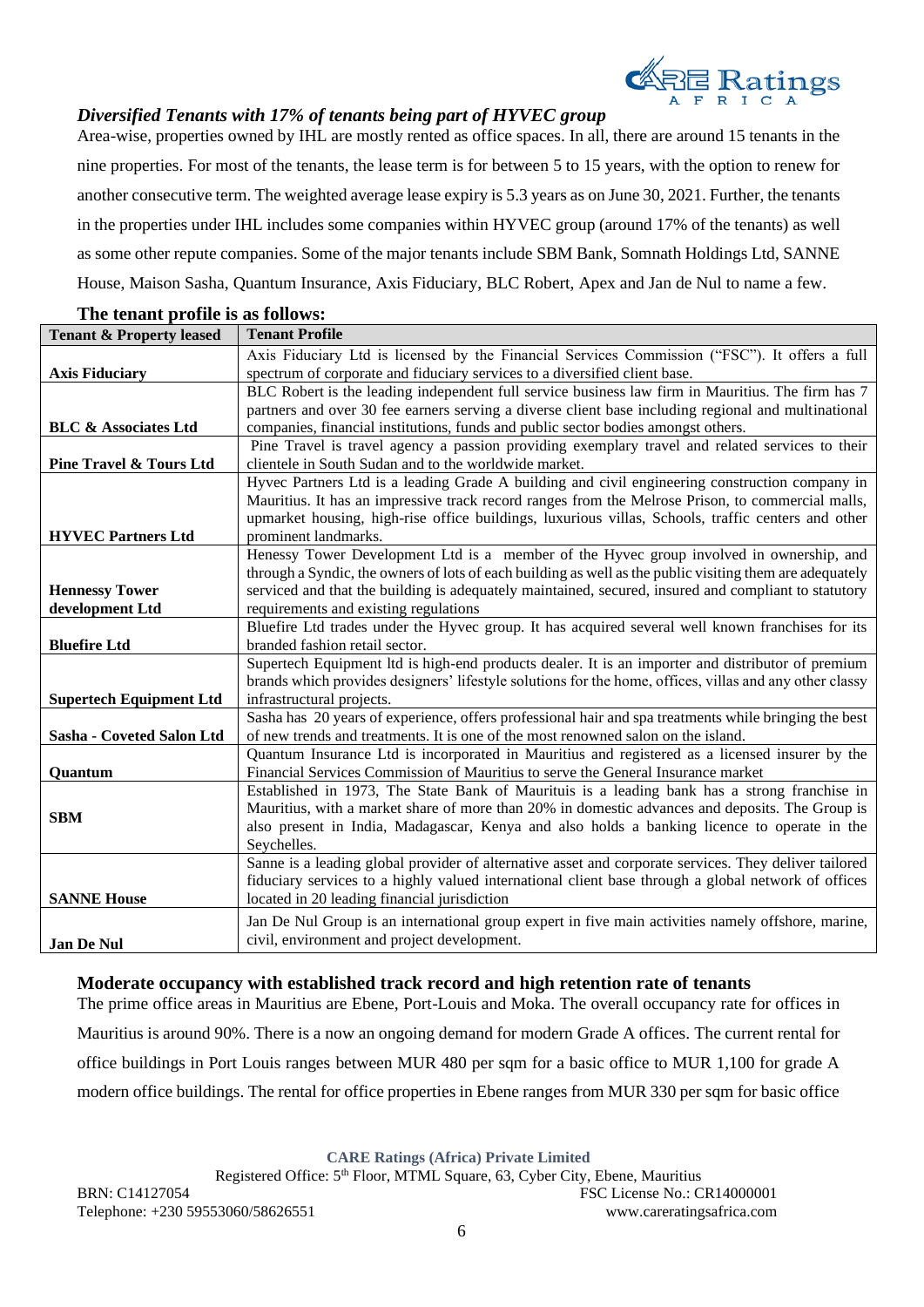

to MUR 900 sqm for the grade A modern office properties. IHL charges a lower rental of around MUR 410 per sqm for a Grade A type property which is very competitive.

Four of the properties have recently been built in FY20 and thus they are only partly filled. The remaining five properties exist for a longer period of time and are at 100% occupancy with limited movement of tenants. The overall average rent is moderate at MUR 410 per sqm per month.



The property-wise occupancy trend of 2018- 2020:

| <b>Occupancy Trend</b>    |       |       |      |                     |  |
|---------------------------|-------|-------|------|---------------------|--|
| <b>Properties</b>         | 2018  | 2019  | 2020 | $2021$ (Jan-August) |  |
| <b>AXIS Building</b>      | 100%  | 100%  | 100% | 100%                |  |
| Bonn Properties Ltd       | 100%  | 100%  | 100% | 100%                |  |
| <b>Hennessy Tower</b>     | 100%  | 100%  | 100% | 100%                |  |
| Eight Sirs Investment Ltd | $0\%$ | $0\%$ | 100% | 100%                |  |
| HBL Development Ltd       | $0\%$ | 0%    | 100% | 100%                |  |
| Ibiza City (Holding) Ltd  | $0\%$ | $0\%$ | 17%  | 17%                 |  |
| Ibiza Properties Ltd      | $0\%$ | 0%    | 13%  | 38%                 |  |
| Ibiza Investment Ltd      | 0%    | 0%    | 25%  | 50%                 |  |
| <b>Total</b>              | 55%   | 55%   | 58%  | 68%                 |  |

As of August 4, 2021, the overall average occupancy of the nine properties is 68%. The other mature properties have occupancy rate of 100%. In FY20, Pine Travel & Tours Ltd (part of HYVEC group) signed an agreement with Eight Sirs Investment for rental of the 25 suites at MUR 4.2 million p.a. Subsequently, average occupancy increased to 100%. The other properties, Axis building, Bonn Properties, Hennessy Tower and HBL Development are at 100% occupancy.

**Notice Period**: The notice period differs for each company ranging between 3 to 6 months.

# **Short tenure of lease compared to bond tenure**

The weighted average tenure of lease in all properties is around 5.3 years compared to bond tenure of 7 years. 17% of the tenants are companies within the HYVEC group and there is minimal risk of these companies vacating the spaces occupied. The existing tenants (Axis Fiduciary, BLC & Associates, and the companies within HYVEC group) have repetitively renewed their lease agreements with IHL and some tenants have been in the properties for nearly 10 years. Majority of the premises have been rented on shell and core basis and the tenants had to cater for the fit-out. It substantially decreases the risk of a tenant leaving within a short span of time due to the significant investment in fit-out.

**CARE Ratings (Africa) Private Limited**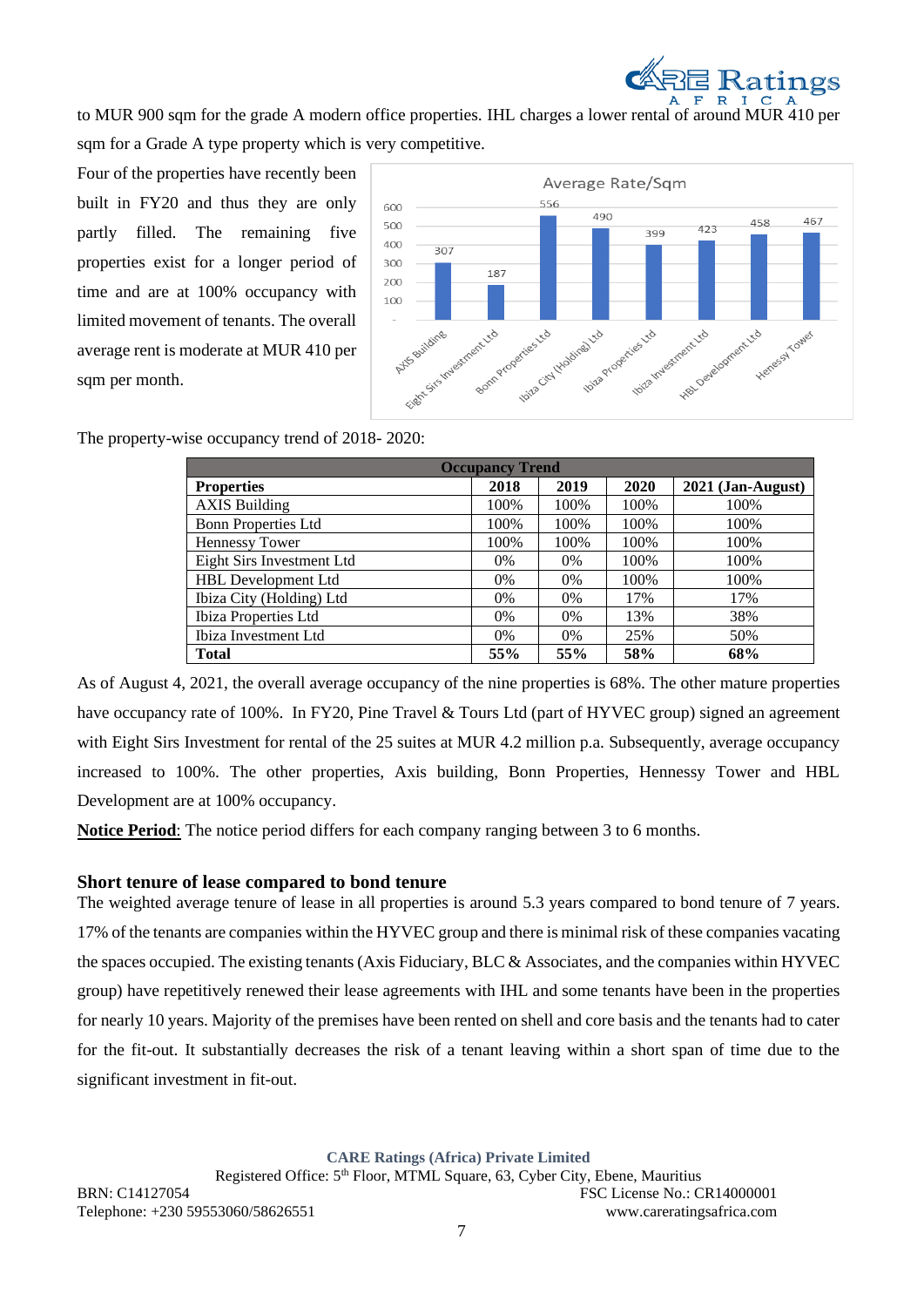

# **DSRA for 1 semi-annual payment**

IHL would create funded DSRA equivalent to 1 semi-annual interest payment of the Bond i.e., MUR 25 million. Further, it has provided shortfall undertaking for replenishment of DSRA within a month time of its utilization in case of shortfall of lease rental for interest payments. This provided support to cash flows in light of lower occupancy in the new properties.

## **Refinancing risk pertaining to principal repayment of the Bond**

Interest of the proposed Bond will be serviced from the rentals received from the properties. The surplus cashflow (difference between rental received and operational cost & interest expenses) can be utilised for part repayment of the principal amount. However, the principal repayment of the Bond will be dependent on the sale of properties or refinancing (new bond issue or term loan). As per the Information memorandum and as intimated by the management, IHL has the option to call the Bond, 24 months prior to maturity. During interaction the management stated that in case there is a delay in disposal of the properties, the company will arrange for other modes of financing.

In terms of cumulative cash balance in IHL, the same would be around MUR 300 million at end of bond tenure, thereby requiring minimum refinancing of MUR 700 million i.e., 70% of bond issue. Thereby, refinancing risk is high which could increase in case of downturn in real estate pricing wherein the security coverage would decline. However, LTV is currently at 52% despite the portfolio consisting of newly constructed properties.

The overall refinancing risk is expected to be moderate considering the likely increase in overall value of 7 office properties with full occupancy. In case the company faces difficulty in sealing the deals with the prospective tenants and fails to increase the occupancy rate in the new buildings, the same will impact the repayment of the principal only.

The refinancing risk is partly mitigated considering IHL's ability to sell 2 newly constructed vacant properties between a range of MUR 300 million - MUR 400 million each during last 2 year and that the redemption mode would be decided one year before the bond maturity date providing buffer time for arranging finance. The nonexhaustive list includes (a) a term loan (ii) A new bond issuance; (iii) An equity solution through an IPO, trade sale or raising private capital. Finally, the sale of real estate is the last resort. The ability of IHL to raise funds though any of the sources mentioned in a timely manner would be a key rating sensitivity.

## **Industry Risk – Real Estate (Office)**

The majority of offices is currently based in Ebene occupying some 312,000 sqm GLA out of which 80% are Grade A properties. Port-Louis ranks second with a total GLA of 174,000 sqm out of which only 31% are Grade A properties. In the recent past the Mauritian real estate scenery has been experiencing a decentralization of office spaces from Port Louis to areas like Ebene and Vivea Business Park. The main drivers of this trend have been the lack of parking spaces, increasing traffic congestion to move in and out of Port Louis and increasing rental prices. The current total operational office stock situated in the main business nodes (Ebene, Port-Louis,

**CARE Ratings (Africa) Private Limited**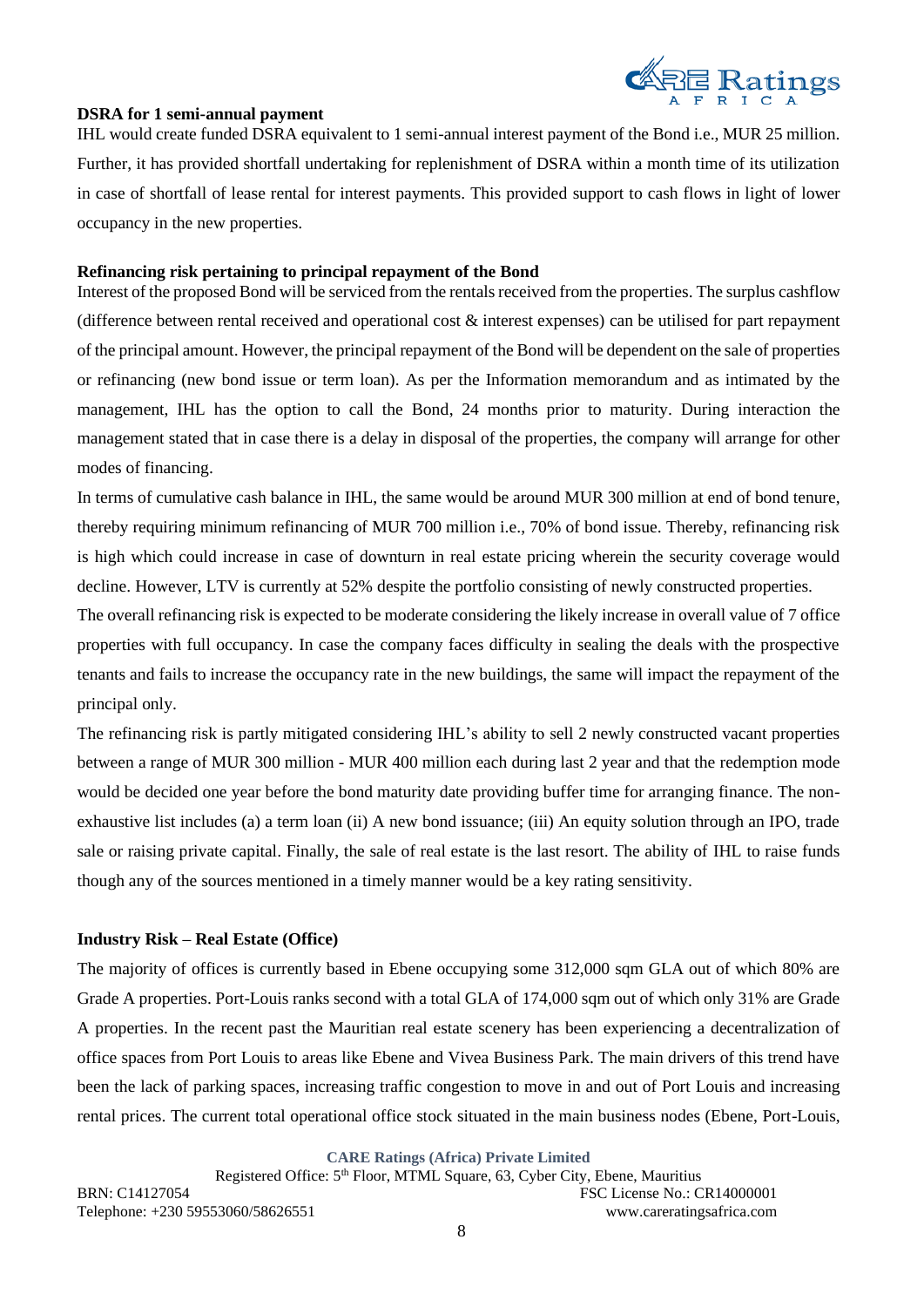

Phoenix and Quatre Bornes) is 535,000 sqm of  $GLA - 75%$  are Grade A properties. The current operational office space within the smart cities is 58,400 sqm of GLA, with all Grade A properties. This brings the total existing office stock in Mauritius at 600,000 sqm GLA.

**Demand-Supply- As per Jones Lang LaSalle (JLL)**, the total office space in Mauritius is expected to increase

by 15% annually over the next three years. On average, some 30,000 sqm of office spaces are being built yearly. The construction of offices is expected to grow further by 64,000 sqm of GLA after three years to meet the high demand for business parks and modern Grade A offices. Over the past five years, demand for office space has been growing at an increasing pace and has exceeded the supply of Grade A office properties. The trend is expected to continue. The main drivers for demand are steady GDP growth, currency, political stability, and favourable investment incentives. Office developments in Mauritius is considered to be potentially lucrative.



Source: Google Maps, JLL

**Rentals:** The current rental for office buildings in Port Louis ranges around MUR 480 per sqm for a basic office to MUR 1,100 for grade A modern office buildings. The rental for office properties in Ebene ranges from MUR 330 per sqm for basic office to MUR 900 sqm for the grade A modern office properties. We have seen that tenants are willing to pay higher rentals for Grade A modern office buildings. The main requirements of these tenants are offices being strategically situated mainly in the centre of the island, flexible layout within the building to cater for future expansion, sufficient parking spaces and attractive work environment (which is catered by business parks with green spaces, daily conveniences within reach and modern spaces).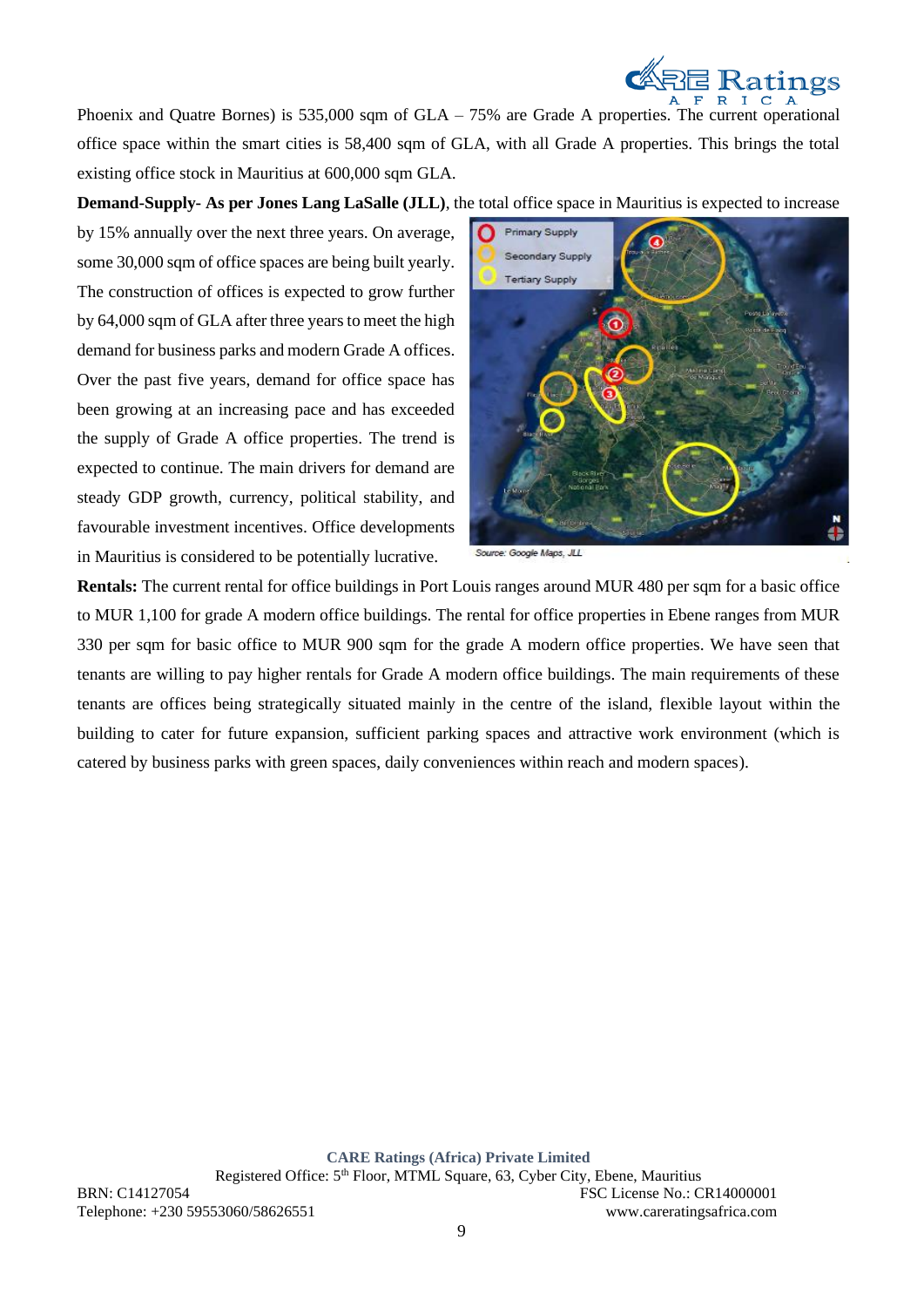Financials of IHL (Standalone) **CARE Ratings** 

| r manciais or mm (standarone)                       |                          |               | ,,,,,,,,,,,,,,,,,, |               |
|-----------------------------------------------------|--------------------------|---------------|--------------------|---------------|
| As on                                               | <b>Dec-17</b>            | <b>Dec-18</b> | <b>Dec-19</b>      | <b>Dec-20</b> |
|                                                     | <b>Audited</b>           |               |                    |               |
| Rental Income                                       | 5.0                      | 5.2           | 5.2                | 5.4           |
| Revenue from contract with customers                | 0.9                      | 1.1           | 1.1                | 1.1           |
| Turnover                                            | 5.9                      | 6.3           | 6.3                | 6.6           |
| <b>EBITDA</b>                                       | 4.5                      | 5.0           | 5.1                | 1.5           |
| Depreciation                                        | ÷.                       |               | $\sim$             |               |
| Interest                                            | 3.2                      | 3.0           | 2.8                | 2.3           |
| Non-operating Income (Gain on disposal of property) | $\overline{\phantom{a}}$ |               | 7.2                | 29.2          |
| <b>PBT</b>                                          | 1.3                      | 2.1           | 9.4                | 28.4          |
| PAT                                                 | 1.3                      | 2.1           | 9.4                | 28.4          |
| <b>GCA</b>                                          | 1.3                      | 2.1           | 9.4                | 28.4          |
| Share Capital                                       | 0.0                      | 0.0           | 0.0                | 100.0         |
| Tangible Networth                                   | 28.7                     | 30.8          | 40.2               | 381.7         |
| <b>Total Debt</b>                                   | 43.1                     | 41.3          | 39.1               | 36.5          |
| Shareholder's loan                                  |                          |               |                    | 443.8         |
| <b>EBITDA</b> Margin                                | 0.8                      | 0.8           | 0.8                | 0.2           |
| PAT Margin                                          | 0.2                      | 0.3           | 1.5                | 4.3           |
| Gearing                                             | 1.5                      | 1.3           | 1.0                | 0.1           |
| Debt to Rental                                      | 8.6                      | 7.9           | 7.5                | 6.7           |
| <b>Interest Coverage</b>                            | 1.4                      | 1.7           | 1.8                | 0.6           |

**Standalone:** In FY20 (January - December 31), total income of IHL was MUR 12 million with a PAT of MUR 28 million (including gain on disposal of property).

| <b>IHL</b> consolidated cashflow            | (MUR Million) |
|---------------------------------------------|---------------|
| Particulars /Year ended 31,                 | <b>Dec-20</b> |
|                                             | 12m, A        |
| <b>Cash Inflow</b>                          |               |
| <b>Rental Income</b>                        | 47.6          |
| - AXIS Building                             | 5.4           |
| - Eight Sirs Investment Ltd                 | 7.6           |
| - Bonn Properties Ltd                       | 10.4          |
| - Ibiza City (Holding) Ltd                  |               |
| - Ibiza Properties Ltd                      | 0.4           |
| - Ibiza Investment Ltd                      | 0.4           |
| - HBL Development Ltd - IFS Building        | 12.0          |
| - Hennessy Tower                            | 11.4          |
| Revenue from contract with customers        | 2.2           |
| <b>Total Cash Inflow</b>                    | 79.0          |
| <b>Cash Outflow</b>                         |               |
| Other administrative expenses               |               |
| Staff cost                                  | 25.9          |
| Management fee                              |               |
| Tax                                         |               |
| Repayment of bank Loan / Shareholders' loan |               |
| <b>Total Cash Outflow</b>                   | 25.9          |
| Cash Available for debt servicing (B)       | 23.3          |
| <b>Interest Expenses - Bank Loans</b>       | 11.6          |
| Cash Surplus/(deficit)                      | 11.7          |

**CARE Ratings (Africa) Private Limited**

Registered Office: 5<sup>th</sup> Floor, MTML Square, 63, Cyber City, Ebene, Mauritius BRN: C14127054 FSC License No.: CR14000001 Telephone: +230 59553060/58626551 www.careratingsafrica.com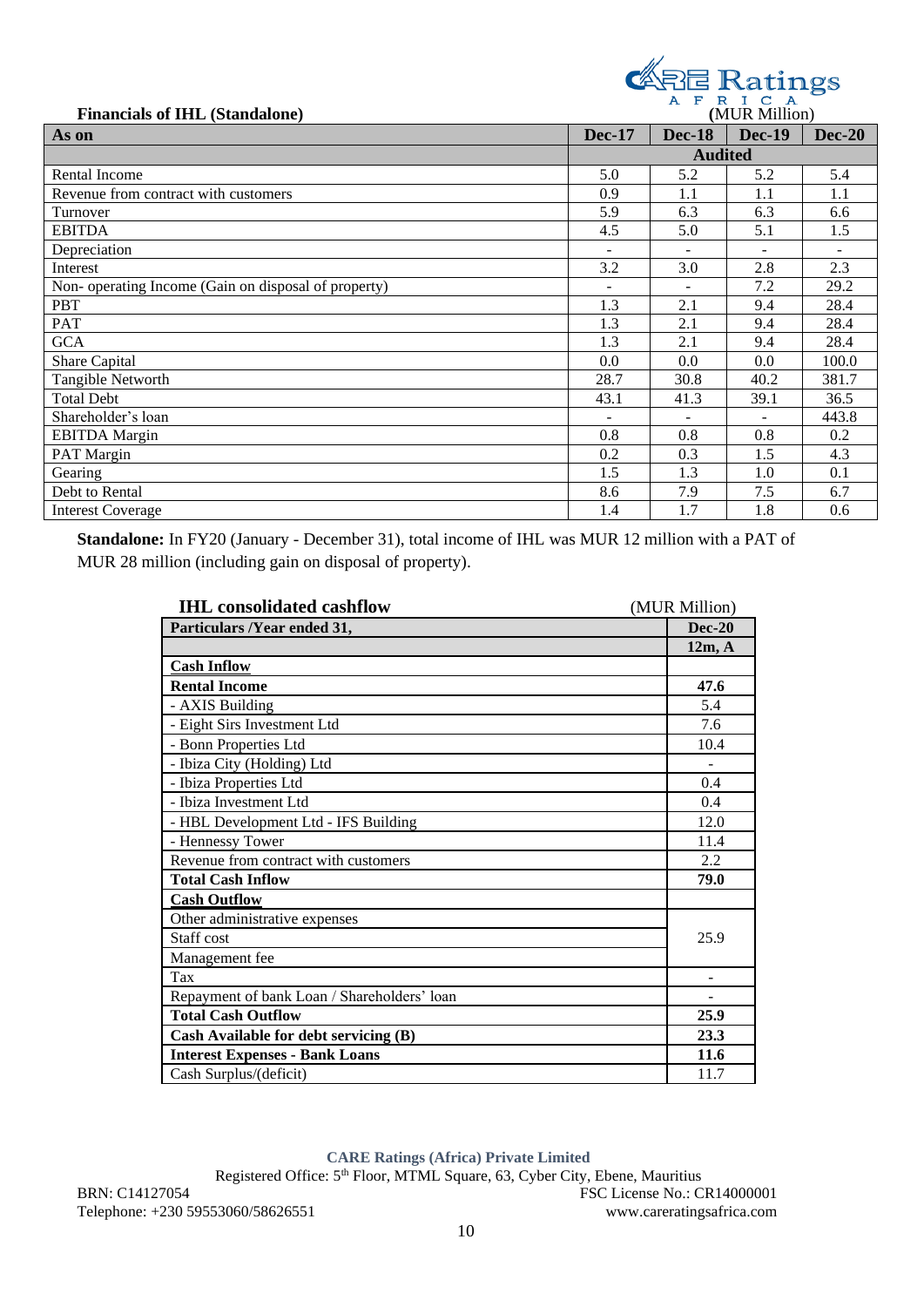

| <b>Financials of IHL consolidated</b><br>(MUR Million) |                |
|--------------------------------------------------------|----------------|
| As on                                                  | $Dec-20$       |
|                                                        | <b>Audited</b> |
| Turnover                                               | 11.6           |
| <b>EBITDA</b>                                          | 2.7            |
| Depreciation                                           | 0.7            |
| Interest                                               | 3.6            |
| Non-operating Income (Gain on disposal of property)    | 29.2           |
| <b>PBT</b>                                             | 27.7           |
| <b>PAT</b>                                             | 27.7           |
| <b>GCA</b>                                             | 28.4           |
| Share Capital                                          | 100.0          |
| Tangible Networth                                      | 369.2          |
| <b>Total Debt:</b>                                     | 533.7          |
| <b>EBITDA</b> Margin                                   | 24%            |
| PAT Margin                                             | 238%           |
| Overall gearing                                        | 1.4            |
| <b>Interest Coverage</b>                               | 0.8            |
| Debt to Rental                                         | 46.0           |

\**Acquisition of the properties under the various properties was post FY20*

**Consolidated:** Total income of IHL and the various subsidiaries for FY20 was MUR 48 million. Average occupancy for FY20 was 68% for the nine properties. LTV is currently at 52% despite the portfolio including newly constructed properties. Interest of the proposed Bond can be serviced from the rentals received from the properties with a projected interest coverage ratio of 1.52-3.72x.

| <b>Notes</b>      | <b>Drawdown</b>                                                                                                                                                                                                                                                                                                                                                                                                                                                                                                                                                                                                                                                                                                                                                                                                                                                                                                                                                                                   | <b>Amount (MUR)</b>                     | <b>Interest (Fixed Rate)</b>                                                                         | <b>Repayment</b>                                    |  |
|-------------------|---------------------------------------------------------------------------------------------------------------------------------------------------------------------------------------------------------------------------------------------------------------------------------------------------------------------------------------------------------------------------------------------------------------------------------------------------------------------------------------------------------------------------------------------------------------------------------------------------------------------------------------------------------------------------------------------------------------------------------------------------------------------------------------------------------------------------------------------------------------------------------------------------------------------------------------------------------------------------------------------------|-----------------------------------------|------------------------------------------------------------------------------------------------------|-----------------------------------------------------|--|
|                   | date                                                                                                                                                                                                                                                                                                                                                                                                                                                                                                                                                                                                                                                                                                                                                                                                                                                                                                                                                                                              | <b>Million</b> )                        |                                                                                                      |                                                     |  |
| <b>Bond Issue</b> | August 2021                                                                                                                                                                                                                                                                                                                                                                                                                                                                                                                                                                                                                                                                                                                                                                                                                                                                                                                                                                                       | 1,000                                   | $5\%$ p.a – semi-annual (interest payment<br>in April and October)                                   | September 2028 (7 <sup>th</sup> Year<br>from issue) |  |
| Purpose           |                                                                                                                                                                                                                                                                                                                                                                                                                                                                                                                                                                                                                                                                                                                                                                                                                                                                                                                                                                                                   |                                         | Proceeds from the Bond issue will be used to repay existing debts and amount due to related parties. |                                                     |  |
| Security          | The Notes of MUR 1 billion (plus any additional amount accepted from oversubscription) will be secured by<br>a fixed charge on the immovable properties held by the Company for a value of up to MUR 1.928 billion<br>valued by Prime Pillar Valuation Services Ltd in November 2020/June 2021.                                                                                                                                                                                                                                                                                                                                                                                                                                                                                                                                                                                                                                                                                                   |                                         |                                                                                                      |                                                     |  |
| Covenant          | The covenants herein shall remain in force during the whole tenor of the Bond. Based on the annual audited<br>accounts of the Issuer:<br>1. Loan-to-Value (LTV) Ratio: 0.65X (The test will be performed on the audited accounts on an annual<br>basis. Any decrease in the value of the property pledged will not constitute a default if the company<br>pledges additional assets to cover the shortfall within a timeframe as may be agreed with the<br>Noteholders' Representative).<br>Loan-to-Value (LTV) Ratio = Fixed Rate Secured Notes / Value of Allocated Immovable<br>Properties (MUR 1,928 million)<br>2. Interest Coverage Ratio: 1.5X at all times (The test will be performed on the audited accounts on an<br>annual basis)<br>Interest Coverage Ratio = Earnings Before Interest, Taxes, Depreciation and Amortisation /<br><b>Interest Expense</b><br>3. Escrow account – coupon payments for 6 months will be deposited and ringfenced in an Escrow<br>Account at all times. |                                         |                                                                                                      |                                                     |  |
| Early             |                                                                                                                                                                                                                                                                                                                                                                                                                                                                                                                                                                                                                                                                                                                                                                                                                                                                                                                                                                                                   |                                         | The Issuer will have a window of 24 months before the Maturity Date to redeem the Fixed Rate Secured |                                                     |  |
| Redemption        |                                                                                                                                                                                                                                                                                                                                                                                                                                                                                                                                                                                                                                                                                                                                                                                                                                                                                                                                                                                                   | Notes, by giving the Redemption Notice. |                                                                                                      |                                                     |  |

# **Particulars of the bond issue: Bond Issue of MUR 1,000 million**

**CARE Ratings (Africa) Private Limited**

Registered Office: 5th Floor, MTML Square, 63, Cyber City, Ebene, Mauritius